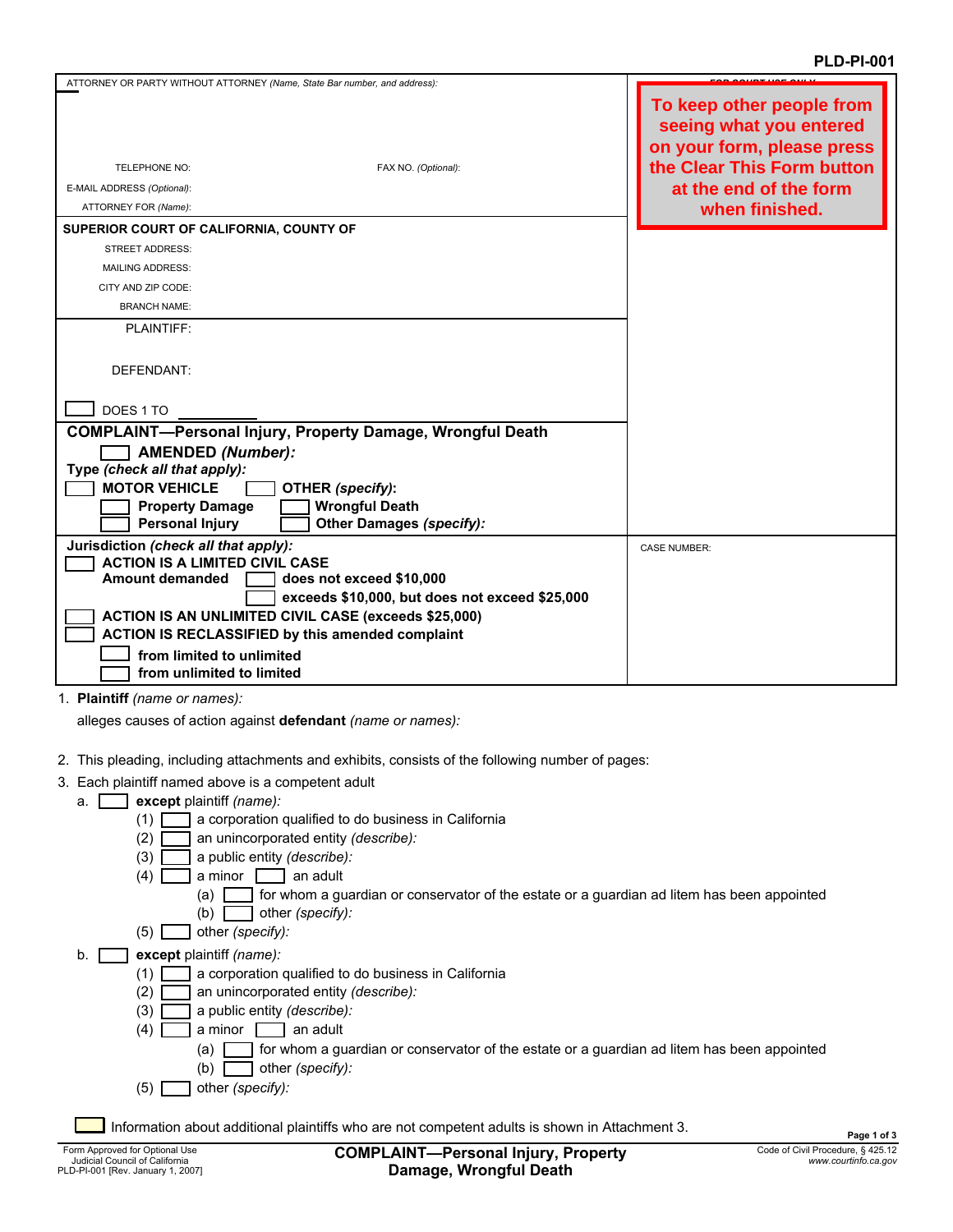|    |                                                                                                                                                                                                                                                                                                                                                                        | <b>PLD-PI-001</b>                                                                                                                                 |
|----|------------------------------------------------------------------------------------------------------------------------------------------------------------------------------------------------------------------------------------------------------------------------------------------------------------------------------------------------------------------------|---------------------------------------------------------------------------------------------------------------------------------------------------|
|    | <b>SHORT TITLE:</b>                                                                                                                                                                                                                                                                                                                                                    | <b>CASE NUMBER:</b>                                                                                                                               |
|    |                                                                                                                                                                                                                                                                                                                                                                        |                                                                                                                                                   |
| 4. | Plaintiff (name):<br>is doing business under the fictitious name (specify):                                                                                                                                                                                                                                                                                            |                                                                                                                                                   |
|    | and has complied with the fictitious business name laws.<br>5. Each defendant named above is a natural person<br>except defendant (name):<br>except defendant (name):<br>а.<br>c.<br>a business organization, form unknown<br>(1)<br>(1)<br>(2)<br>a corporation<br>(2)<br>(3)<br>an unincorporated entity (describe):<br>(3)                                          | a business organization, form unknown<br>a corporation<br>an unincorporated entity (describe):                                                    |
|    | a public entity (describe):<br>(4)<br>(4)                                                                                                                                                                                                                                                                                                                              | a public entity (describe):                                                                                                                       |
|    | (5)<br>other (specify):<br>(5)                                                                                                                                                                                                                                                                                                                                         | other (specify):                                                                                                                                  |
|    | except defendant (name):<br>d.<br>except defendant (name):<br>b.<br>(1)<br>a business organization, form unknown<br>(1)<br>(2)<br>(2)<br>a corporation<br>(3)<br>(3)<br>an unincorporated entity (describe):<br>a public entity (describe):<br>(4)<br>(4)<br>other (specify):<br>(5)<br>(5)                                                                            | a business organization, form unknown<br>a corporation<br>an unincorporated entity (describe):<br>a public entity (describe):<br>other (specify): |
| 6. | Information about additional defendants who are not natural persons is contained in Attachment 5.<br>The true names of defendants sued as Does are unknown to plaintiff.<br>Doe defendants (specify Doe numbers):<br>a.                                                                                                                                                | were the agents or employees of other                                                                                                             |
|    | named defendants and acted within the scope of that agency or employment.<br>Doe defendants (specify Doe numbers):<br>b.                                                                                                                                                                                                                                               | are persons whose capacities are unknown to                                                                                                       |
| 7. | plaintiff.<br>Defendants who are joined under Code of Civil Procedure section 382 are (names):                                                                                                                                                                                                                                                                         |                                                                                                                                                   |
| 8. | This court is the proper court because<br>at least one defendant now resides in its jurisdictional area.<br>a.<br>the principal place of business of a defendant corporation or unincorporated association is in its jurisdictional area.<br>b<br>injury to person or damage to personal property occurred in its jurisdictional area.<br>c.<br>other (specify):<br>d. |                                                                                                                                                   |
| 9. | Plaintiff is required to comply with a claims statute, and<br>has complied with applicable claims statutes, or<br>a.                                                                                                                                                                                                                                                   |                                                                                                                                                   |

b. is excused from complying because *(specify):*